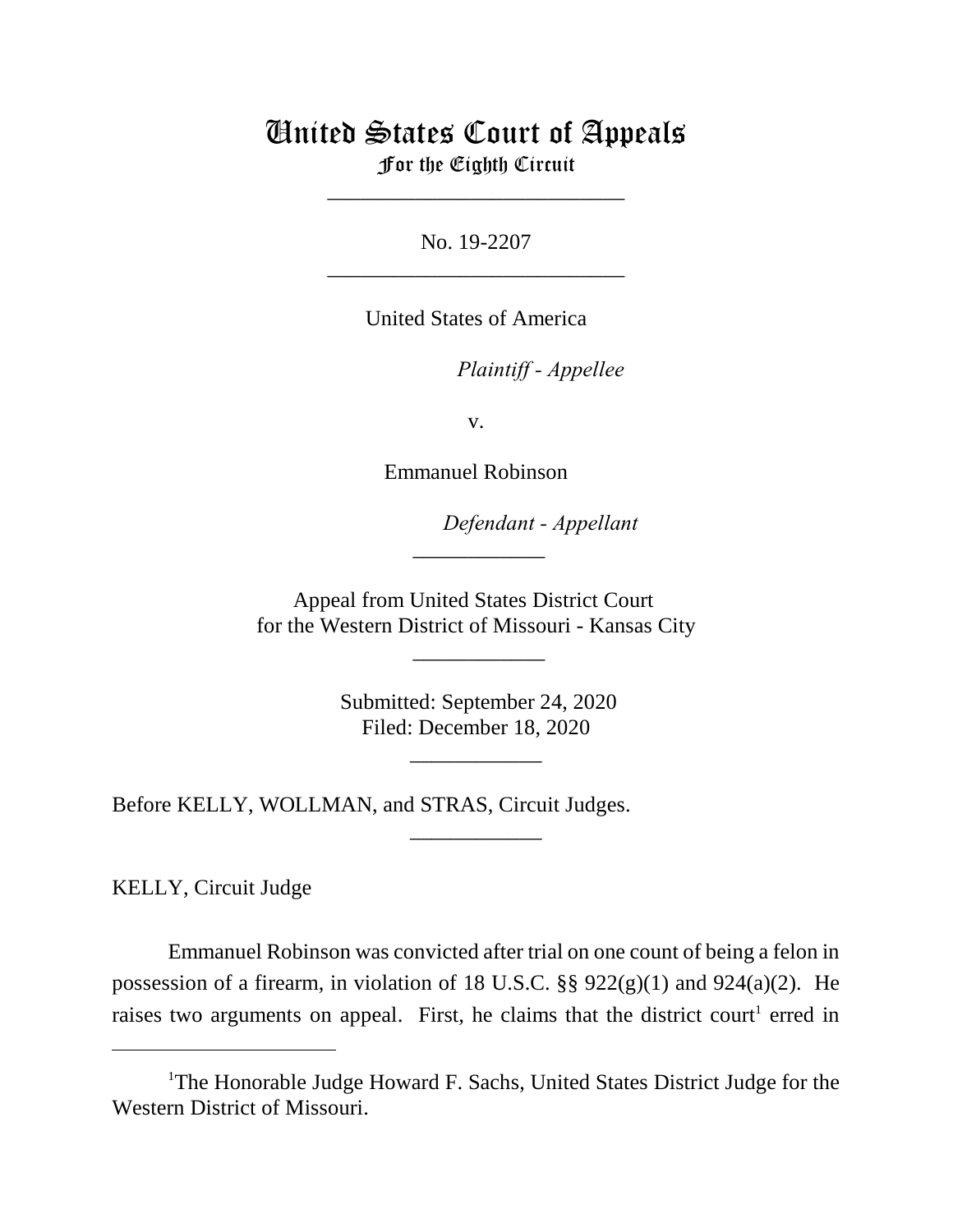denying his motion to suppress evidence obtained during his arrest. Second, he argues that the district court<sup>2</sup> erred at trial by not requiring the government to prove that he knew he was in a category of persons prohibited from possessing a firearm. See Rehaif v. United States, 139 S. Ct. 2191, 2200 (2019). After carefully considering both of these arguments, we affirm.

## I.

On March 10, 2017, Detectives William Hooley and David Kellgren with the Kansas City, Missouri Police Department went to a used car lot and repair shop in Kansas City to speak with a man named Davionne Harvey. When they arrived, the detectives, who were not in uniform, spotted Harvey in the parking lot and approached him. Harvey agreed to talk to them, but said he first wanted to give a ring of keys to "one of his guys." Harvey walked toward another man in the parking lot, later identified as Robinson, and handed him the keys. As Harvey turned to walk back toward the detectives, Robinson shoved him in the back, causing him to stumble forward, and yelled, "Are we going to do this right here? Are we going to do this right now?" As he yelled, Robinson motioned toward his waistband in a way the detectives associated with a move to draw a weapon. The detectives identified themselves and told Robinson to stop and back up. Robinson began to retreat but kept his hand at his waistband the entire time. At that point, the detectives separated Harvey and Robinson. Detective Kellgren frisked Robinson and found a gun in his waistband. The detectives then ran a computer check on Robinson, learned that he had previously been convicted of a felony, and arrested him.

Following his arrest, Robinson was indicted on one count of being a felon in possession of a firearm. He moved to suppress evidence of the firearm, arguing it

<sup>2</sup>The Honorable Judge David Gregory Kays, United States District Judge for the Western District of Missouri.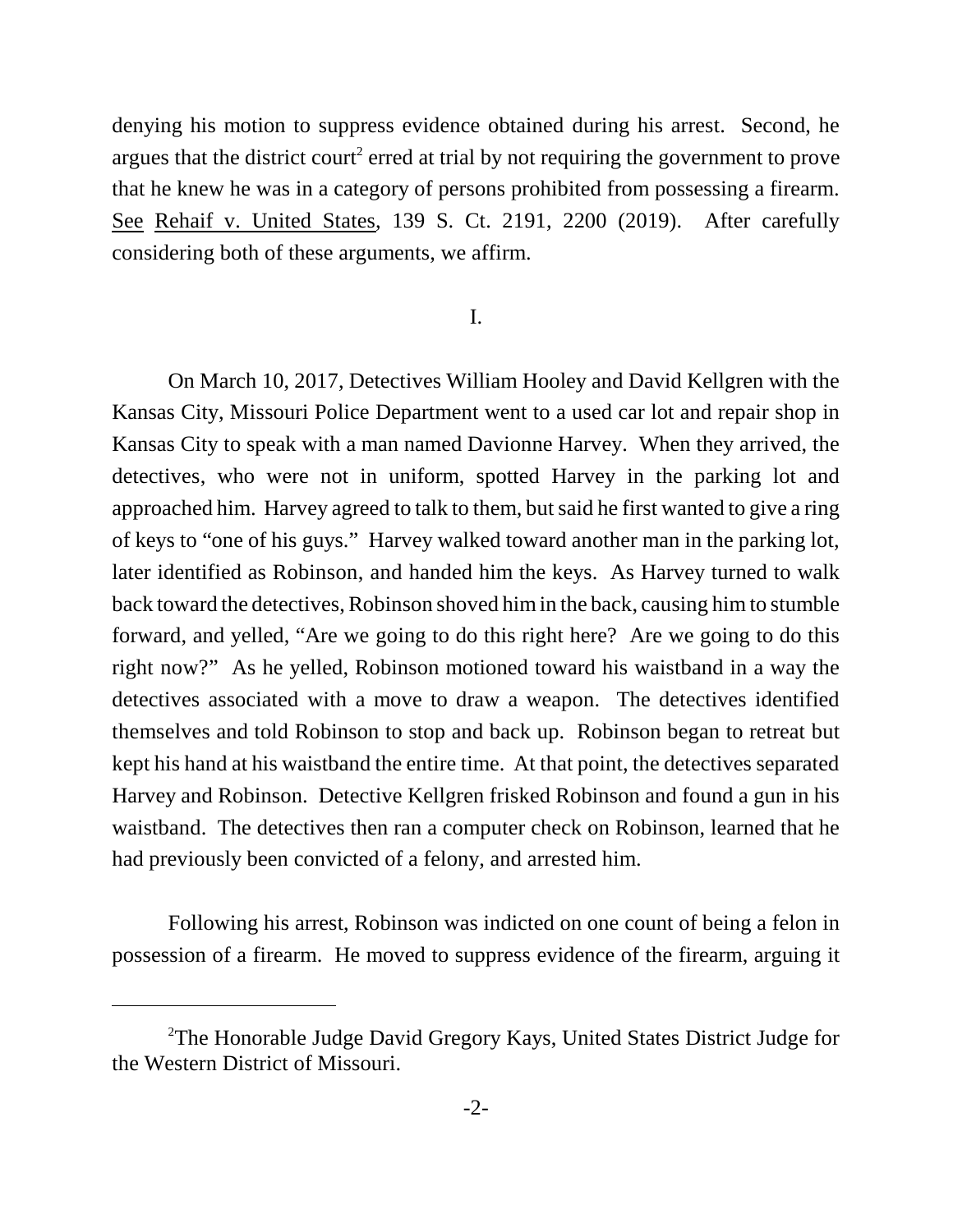was seized as a result of an unlawful search. After an evidentiary hearing at which both detectives and Harvey testified, the magistrate judge recommended the motion be denied. The district court adopted the recommendation and denied the motion.

 Robinson's case proceeded to trial. Among other evidence, the government introduced records of Robinson's seven prior felony convictions.<sup>3</sup> Robinson called Harvey as a witness. After Harvey testified, the district court called a recess and excused the jury from the courtroom. The court then discussed with Robinson his right to testify. The following exchange occurred between Robinson and the court:

> THE COURT: If you decide to testify, that doesn't mean you get to talk about anything you want to talk about, right? . . . [Y]ou can't just get up here and say whatever you want to say. Otherwise, you're not going to be testifying.

> THE DEFENDANT: I was going to say that I was  $-$  I was instructed that my rights was reinstated, that my right to bear arms was reinstated. I was instructed that there's – that felons in Missouri can possess weapons, that they can – that they got a right to bear arms. This is all that  $\Gamma$  ve – that  $\Gamma$  ve – that  $\Gamma$  ve know.

THE COURT: That's not relevant.

THE DEFENDANT: I know. And it's not relevant. So if I can't get up and say how come I believe me possessing a weapon is not a crime, according to the law of Missouri law, then there's no – like I don't have no out. If this is a federal crime to possess a weapon – for a felon to possess a weapon and not a state crime, then where do we draw the lines at?

<sup>&</sup>lt;sup>3</sup>Robinson declined to stipulate that he had one or more prior felony convictions.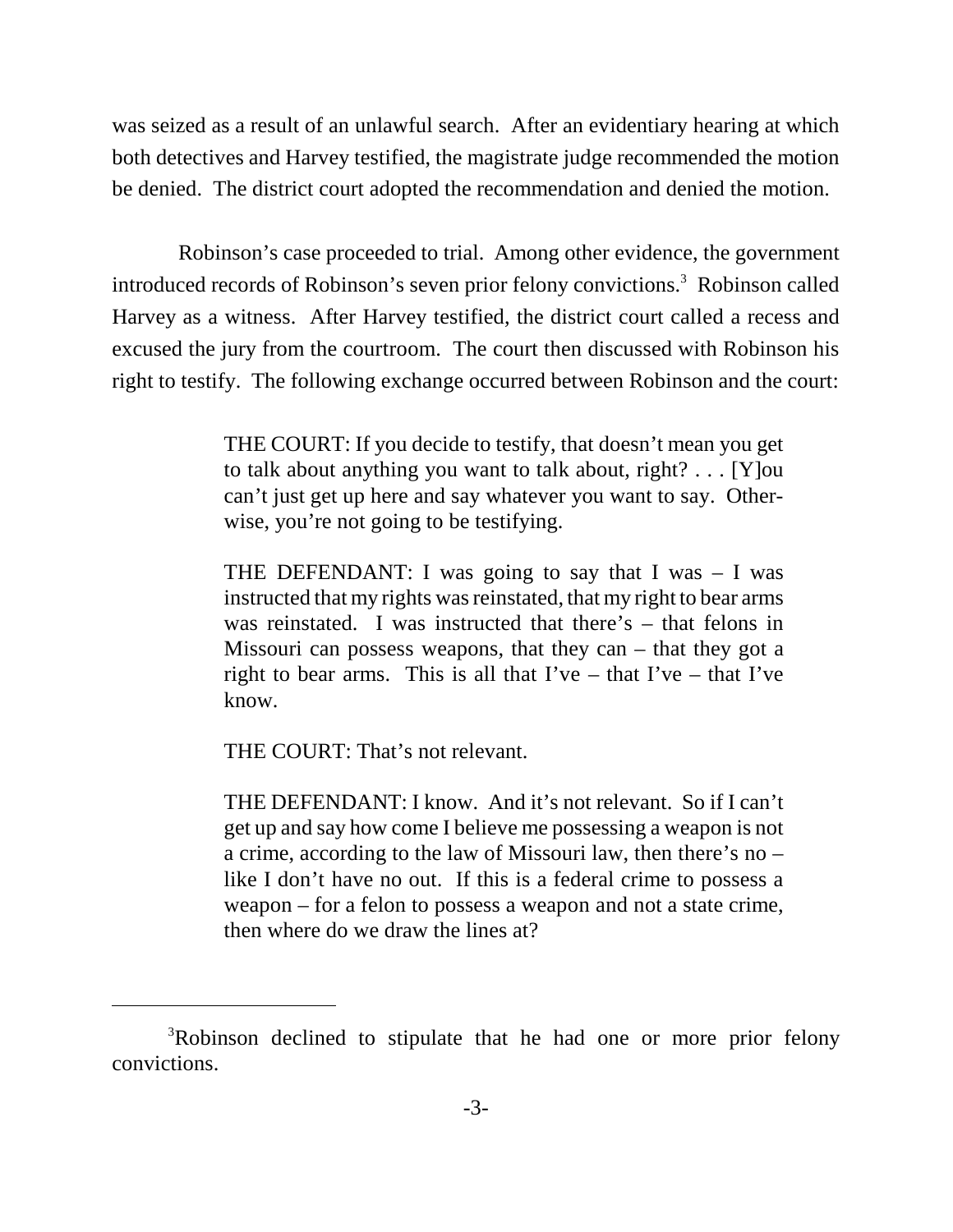THE COURT: Let me orient you here a little bit. Let me talk to you about – we have a thing called the elements of the crime. So let me just go through this with you. Here is the elements that the jury is going to consider. Number one, whether or not the defendant had been previously convicted of a crime punishable by imprisonment for a term exceeding one year. Right?

THE DEFENDANT: Yeah.

THE COURT: That's the first element. Element two, whether the defendant thereafter knowingly possessed a firearm, a Taurus Model PT840C. They're going to – they're going to have to decide that element. The third element, whether the firearm was transported against – across a state line at some time during or before the defendant's possession of it. They'll have to decide that element. That's what they're going to decide. Anything else is not really relevant to this. So I just want you to be – understand what our inquiry is, because I feel like you're trying to put some more information in here that I'm not going to allow the jury to consider. And if you say it, I'm going to go, ladies and gentlemen of the jury, you can't consider it.

THE DEFENDANT: You can't consider my state of mind at the time of the offenses which you –

THE COURT: Other than whether you knowingly possessed a firearm. And by the way, it's not legal in the state of Missouri for felons to possess firearms. Okay? Just so we're clear on that. So anyway. Yes, sir.

Robinson complained that he would be limited in his testimony, and the district court responded, "Yeah. Every defendant who testifies is limited." Robinson then explained again what he wanted to say on the stand:

> THE DEFENDANT: [I want to testify that] according to my knowledge of the law, that I wasn't  $-I$  – felons can possess –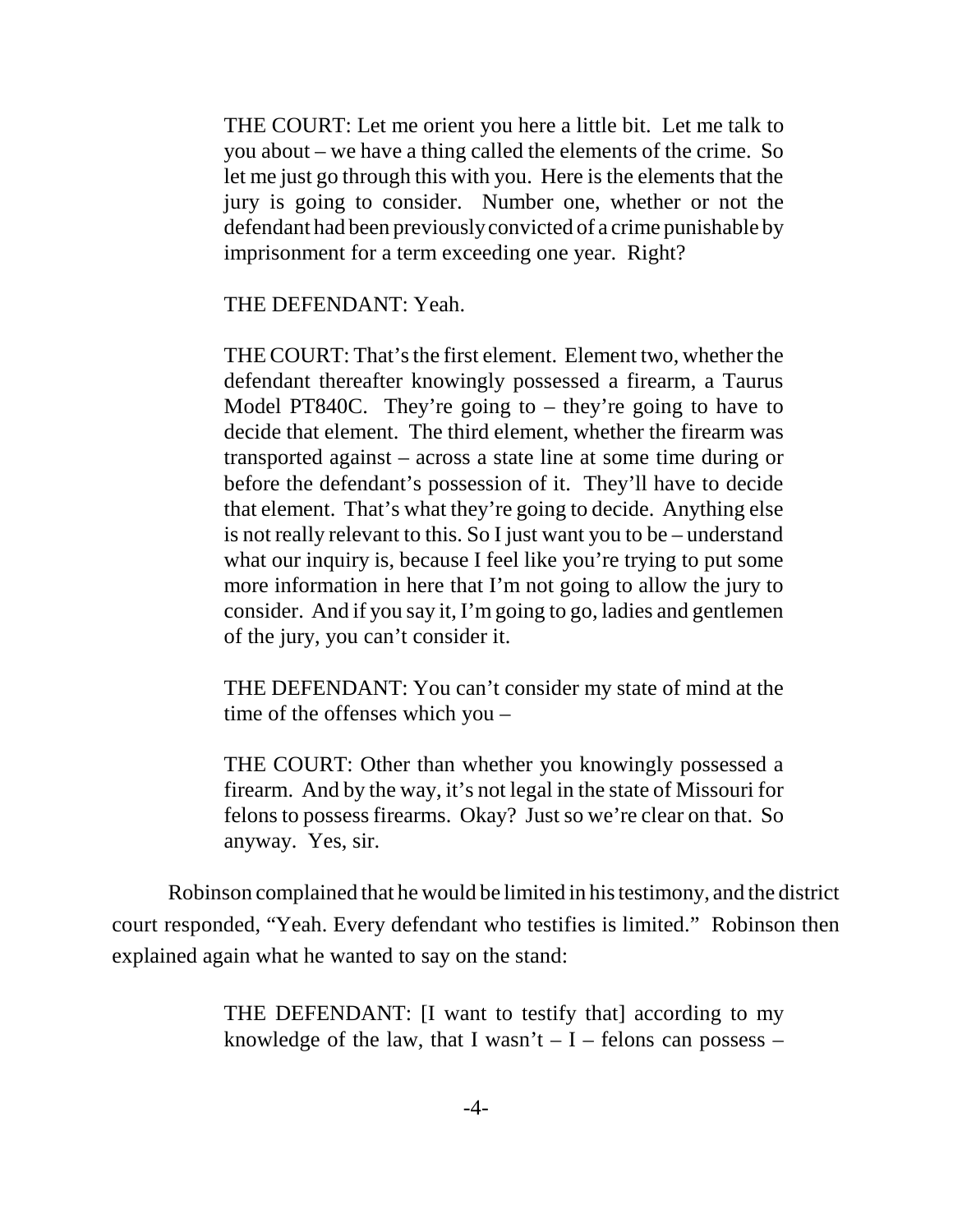actually – after my paper – five years after my paper, I was told that my Second Amendment right was automatically reinstated.

THE COURT: Okay.

THE DEFENDANT: They never did say on none of these stipulations or these records that they got – they say stay away from drugs. They never said that I would never be able to possess – or bear arms again. They never said that.

THE COURT: Okay. So –

THE DEFENDANT: So –

THE COURT: Go ahead.

THE DEFENDANT: – until I got in federal custody again, I felt like that was federal custody – that according to the federal government, even if the state says a felon can possess a weapon, the federal government can say you can't. I just now realized this during this case.

THE COURT: Okay.

THE DEFENDANT: So, yeah, according to my knowledge of the law, yeah, felons in Missouri could possess weapons.

…

THE COURT: Okay. So this is a big decision. You – you understand that I will not allow the testimony – your testimony about you thought you had the right to possess a firearm, and we will not allow the testimony that you were in fear and you had the gun for personal protection. Those are not defenses to this particular crime. And if I limit those two, it's your choice not to testify; is that a fair statement?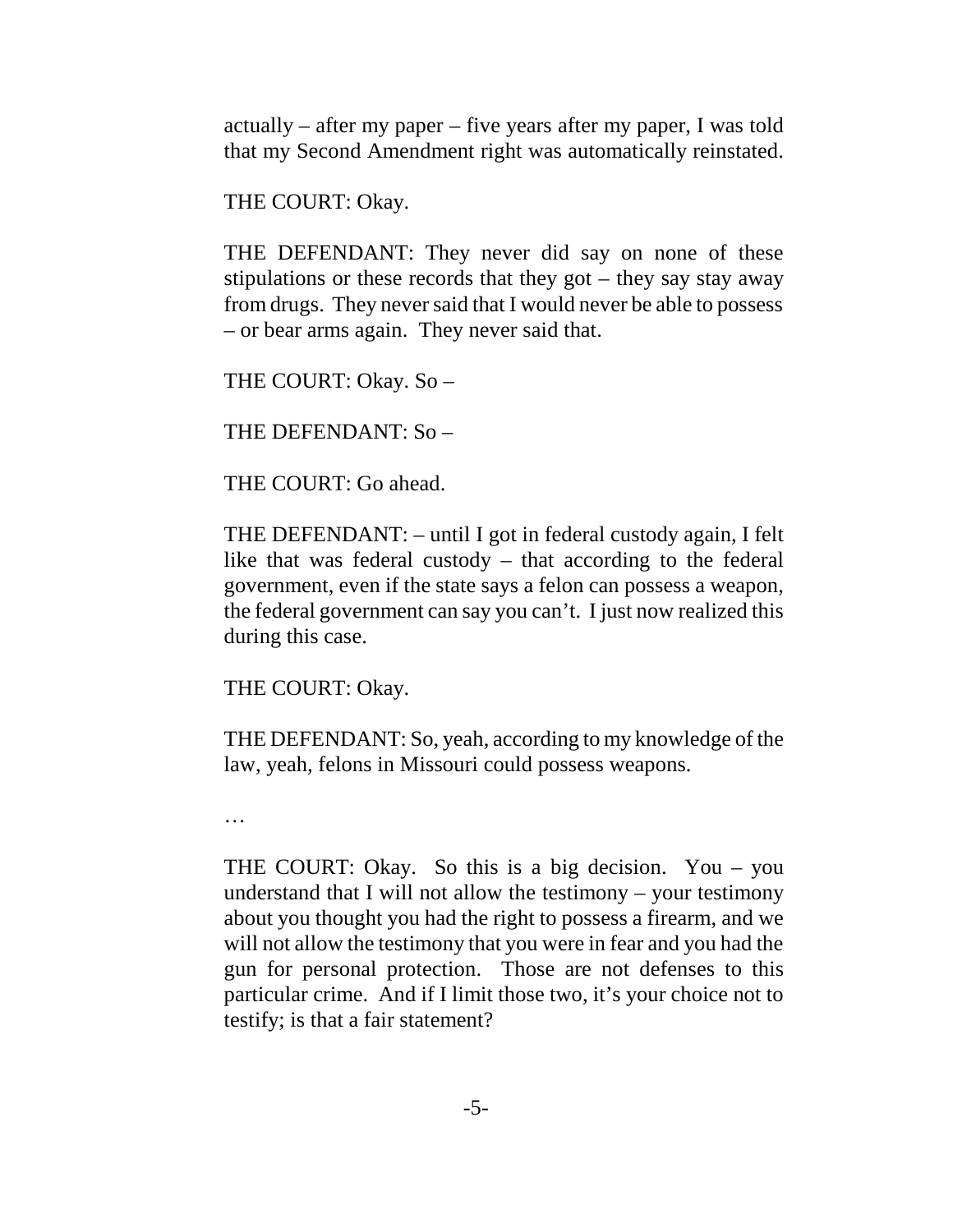(Defendant conferred with counsel.)

THE DEFENDANT: If I can't tell my side of the story, then I don't get to testify.

Robinson ultimately decided not to testify.

The district court instructed the jury that to find Robinson guilty, they had to find, among other elements, that "the defendant had been previously convicted of a crime punishable by imprisonment for a term exceeding one year." The instruction did not require the government to prove that Robinson knew that he fell into the category of persons who "had been previously convicted of a crime punishable by imprisonment for a term exceeding one year." Neither party objected to this instruction. The jury returned a guilty verdict, and Robinson now appeals.

## II.

First, Robinson appeals the district court's denial of his motion to suppress. He argues that, when they separated him from Harvey, the detectives lacked reasonable suspicion to conduct a Terry stop and frisk. We review the district court's legal conclusions de novo and its factual findings for clear error. United States v. Morris, 915 F.3d 552, 555 (8th Cir. 2019).

Under Terry v. Ohio, 392 U.S. 1 (1968), police officers may stop and briefly question a person if they have "a reasonable, articulable suspicion" that the person is engaged in criminal activity. United States v. Banks, 553 F.3d 1101, 1104 (8th Cir. 2009). During a Terry stop, officers may also conduct a pat-down if they "reasonably suspect that the person stopped is armed and dangerous." Arizona v. Johnson, 555 U.S. 323, 326–27 (2009). For such a frisk to be permissible under Terry, there must be "specific and articulable facts which, taken together with the rational inferences from those facts," would lead a reasonable officer to believe that "the suspect is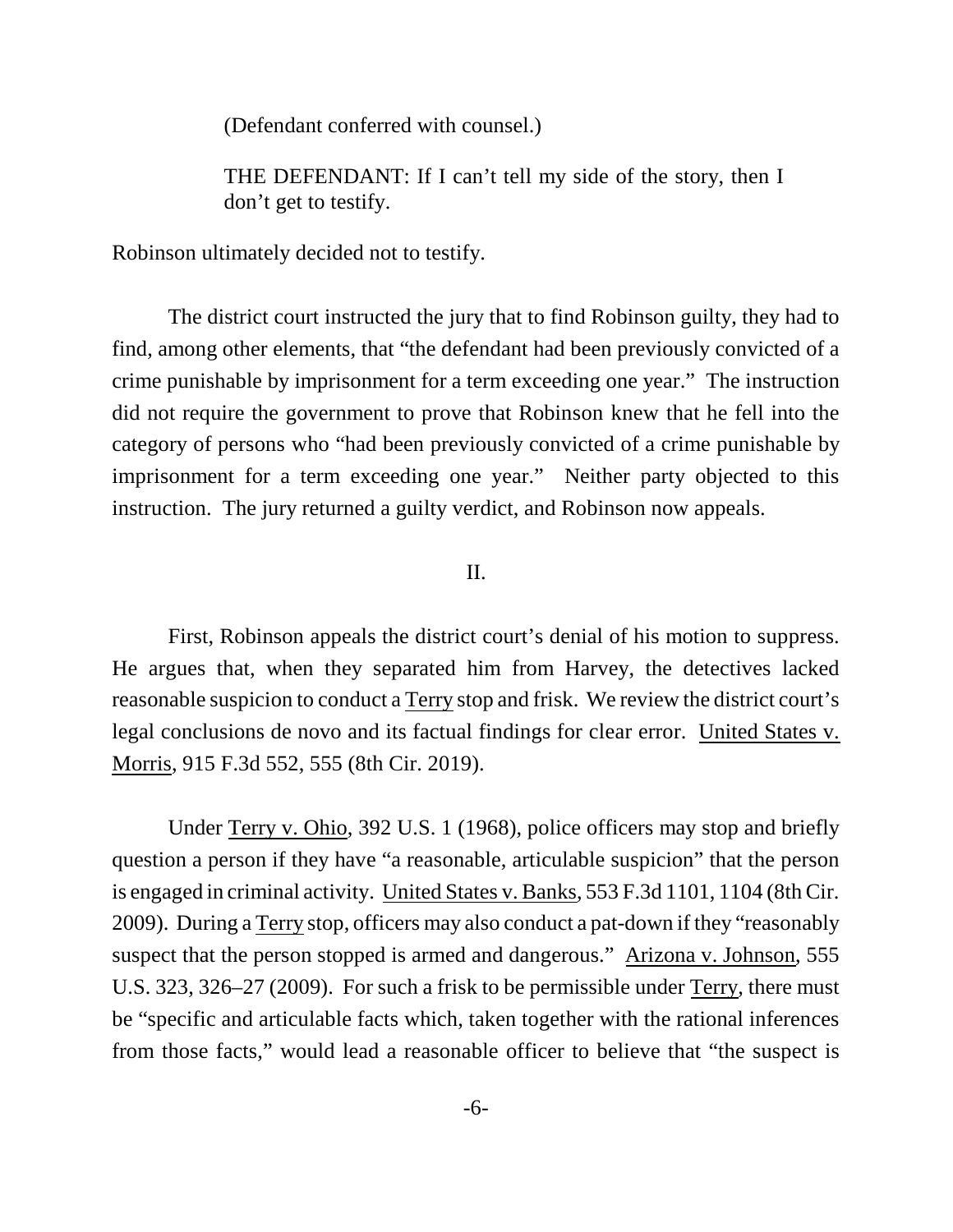dangerous and the suspect may gain immediate control of weapons." United States v. Rowland, 341 F.3d 774, 783 (8th Cir. 2003) (quoting Michigan v. Long, 463 U.S. 1032, 1049 (1983)).

Here, the detectives saw Robinson shove Harvey and shout threatening words at him—itself potentially a crime under Missouri law. See Mo. Rev. Stat. § 565.056 (2020) ("A person commits the offense of assault in the fourth degree if . . . [t]he person knowingly causes physical contact with another person knowing the other person will regard the contact as offensive or provocative."). Because the detectives witnessed Robinson committing what looked like an assault, they had reasonable suspicion to conduct a Terry stop. See Banks, 553 F.3d at 1104 (finding officers had reasonable suspicion to make a Terry stop because they saw the defendant committing a misdemeanor in their presence). To support his argument that the officers lacked reasonable suspicion, Robinson cites Harvey's testimony that the physical contact between them was just "play." But there is no reason the detectives would have known that when they intervened. We view the circumstances of a Terry stop "under an objective standard," United States v. Ellis, 501 F.3d 958, 961 (8th Cir. 2007), and Harvey's explanation does not negate the detectives' reasonable suspicion that "criminal activity was afoot." United States v. Williams, 929 F.3d 539, 545 (8th Cir. 2019). Because the shove was accompanied by Robinson keeping his hands by his waistband, suggesting that he was preparing to draw a weapon, the detectives also had sufficient reason to believe that Robinson was armed and posed a danger. Cf. United States v. Cotton, 782 F.3d 392, 396 (8th Cir. 2015) (citing a suspect "mak[ing] a motion with his hands to his front waistband" as partial support for officers' reasonable suspicion that the suspect was dangerous).

The stop and protective frisk of Robinson were justified under Terry, and we affirm the district court's denial of his motion to suppress.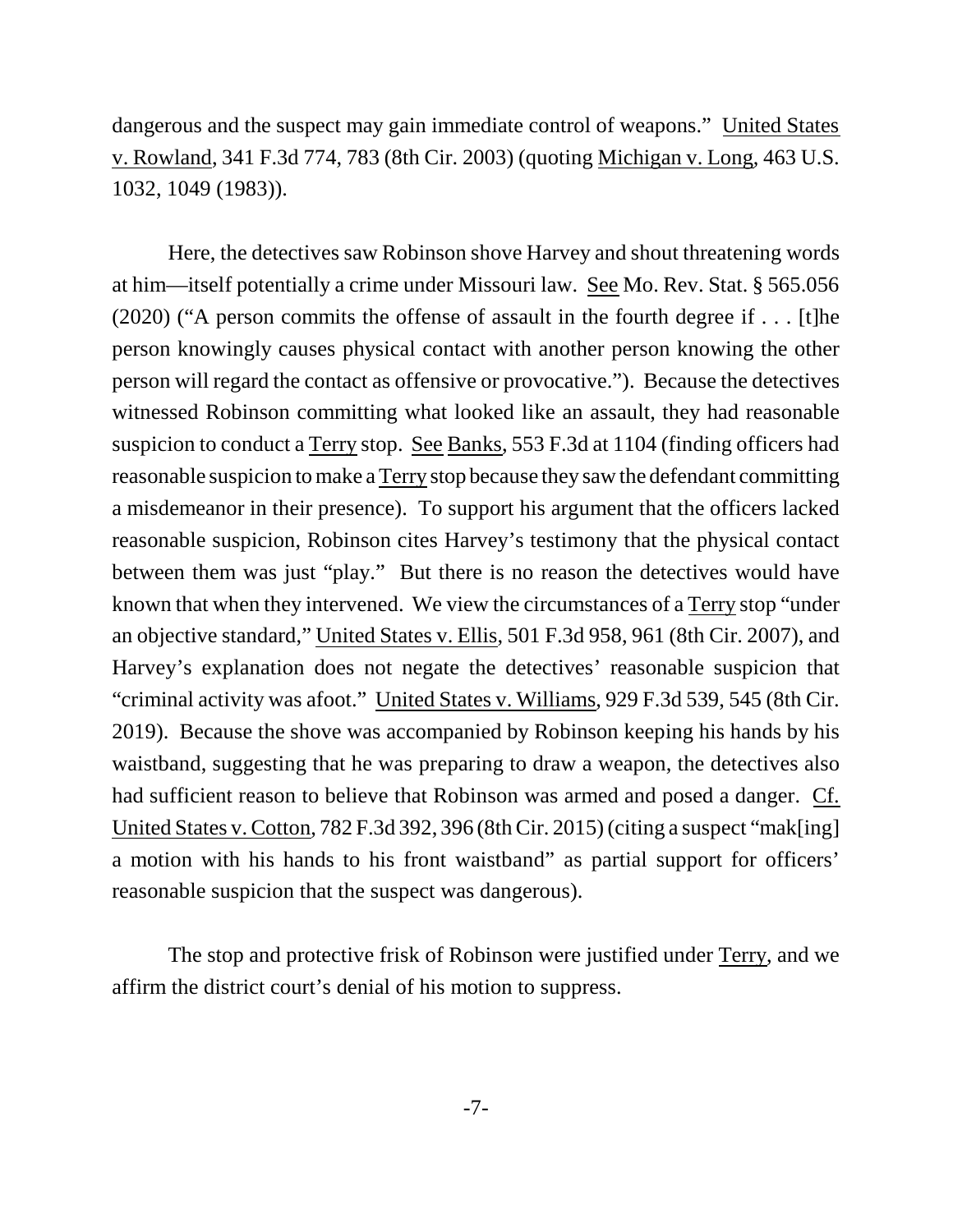Second, Robinson argues that, in light of Rehaif v. United States, the evidence presented at trial was insufficient to convict him. In Rehaif, the Supreme Court held that "in a prosecution under 18 U.S.C. § 922(g) and § 924(a)(2), the Government must prove both that the defendant knew he possessed a firearm and that he knew he belonged to the relevant category of persons barred from possessing a firearm." 139 S. Ct. at 2200. At Robinson's trial, which took place six months before Rehaif was decided, the jury was not instructed that it had to find that Robinson "knew he belonged to the relevant category of persons"—here, persons who have previously been convicted of a crime punishable by a term of imprisonment exceeding one year. In addition, the district court excluded as irrelevant his proffered testimony, by which he sought to explain that at the time of his arrest he believed he was allowed to carry a firearm. Robinson argues that, after Rehaif, this ruling was in error.

We construe Robinson's challenge on appeal as one to the district court's jury instructions, cf. United States v. Hollingshed, 940 F.3d 410, 415 (8th Cir. 2019); United States v. Owens, 966 F.3d 700, 706 (8th Cir. 2020), and we apply plain error review. Hollingshed, 940 F.3d at 415 ("Because [the defendant] failed to challenge the lack of a jury instruction regarding his knowledge of his felony status, we review his claim for plain error."). Plain error requires that a defendant show "(1) error, (2) that is plain, (3) that affects substantial rights, and (4) that seriously affects the fairness, integrity, or public reputation of judicial proceedings." United States v. Bonnell, 932 F.3d 1080, 1082 (8th Cir. 2019) (cleaned up).<sup>4</sup>

<sup>4</sup> If we construe Robinson's argument as a challenge to the district court's evidentiary ruling that Robinson's proffered testimony was irrelevant, our review would be "for clear abuse of discretion," and we would "not reverse if the error was harmless." United States v. Hyles, 479 F.3d 958, 968 (8th Cir. 2007). For the reasons discussed in this opinion, the outcome would be the same.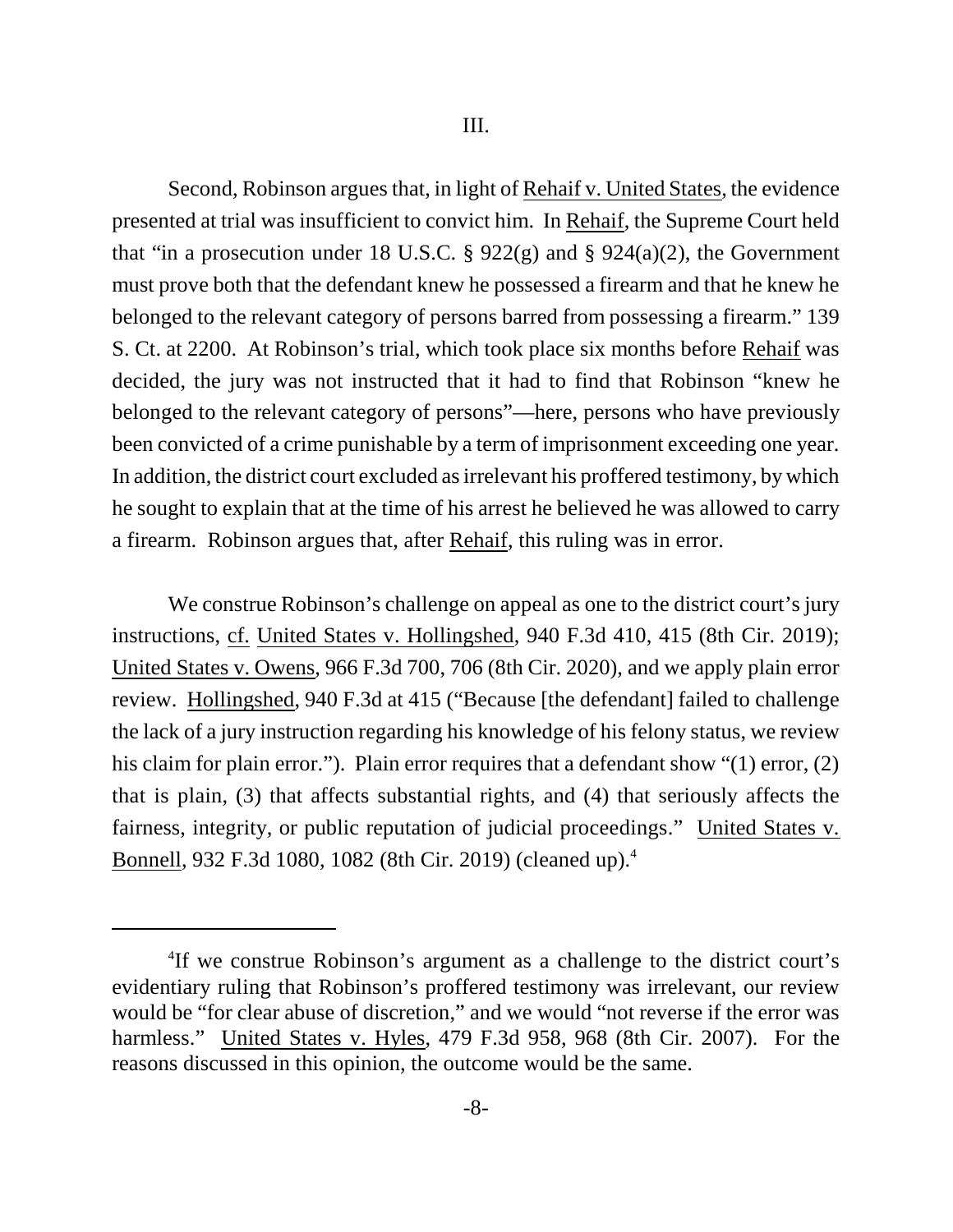The "absence of an instruction requiring the jury to find that [the defendant] knew he was a felon" constitutes (1) an error (2) that is plain. Hollingshed, 940 F.3d at 415 (quoting United States v. Benamor, 937 F.3d 1182, 1188–89 (9th Cir. 2019)). Because the district court gave no such instruction, Robinson has met prongs one and two of our plain error test.

The more difficult question is whether Robinson has demonstrated that the error affected his substantial rights. To do so, Robinson "must show a reasonable probability that, but for the error, the outcome of the proceeding would have been different." Rosales-Mireles v. United States, 138 S. Ct. 1897, 1904–05 (2018) (cleaned up). In this case, Robinson was convicted under 18 U.S.C.  $\S 922(g)(1)$ , which prohibits any person "who has been convicted in any court of, a crime punishable by imprisonment for a term exceeding one year" from possessing a firearm. At trial, the government presented evidence that Robinson had been convicted of seven such crimes. There is a limited exception, however, to the type of conviction that qualifies under the statute. Specifically, the term "crime punishable by imprisonment for a term exceeding one year" does not include "[a]ny conviction which has been expunged, or set aside or for which a person has been pardoned or has had civil rights restored." 18 U.S.C. § 921(a)(20). Convictions that fall into this category are not considered qualifying convictions under  $\S 922(g)(1)$  "unless such pardon, expungement, or restoration of civil rights expressly provides that the person may not ship, transport, possess, or receive firearms." Id. In other words, pursuant to § 921(a)(20), a person who has been convicted of a felony but has had his rights restored does not actually have a qualifying conviction for  $\S 922(g)(1)$ —and is therefore not in "the relevant category of persons barred from possessing a firearm." Rehaif, 139 S. Ct. at 2200.

After Rehaif, it may be that a defendant who genuinely but mistakenly believes that he has had his individual rights restored has a valid defense to a felon-inpossession charge under this provision. See id. at 2198 (explaining that "where a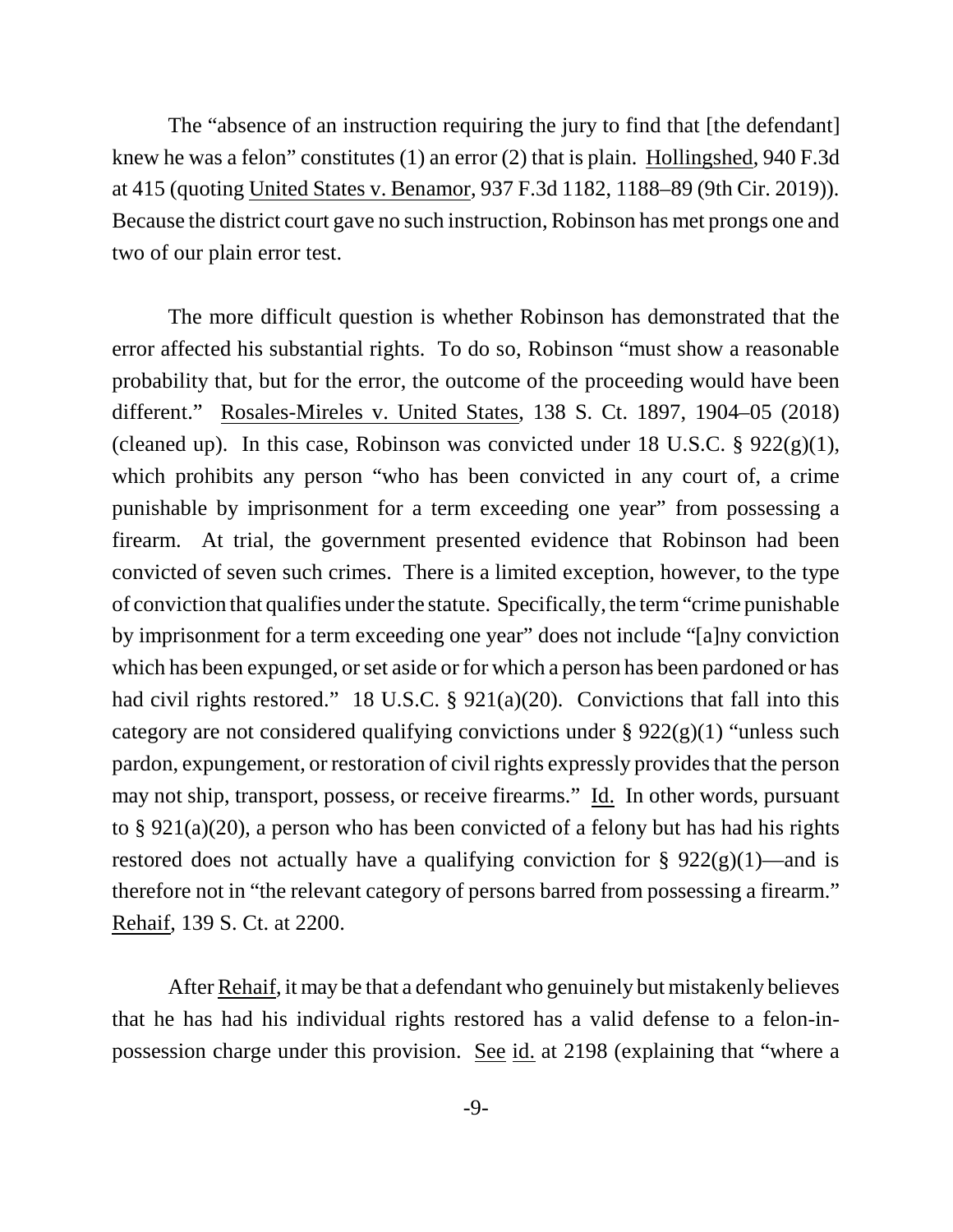defendant has a mistaken impression concerning the legal effect of some collateral matter and that mistake results in his misunderstanding the full significance of his conduct," such a showing can "negat[e] an element of the offense" (quotations omitted)). Relying on this possibility, Robinson argues that his proffered testimony is sufficient to meet his burden of demonstrating a reasonable probability that, but for the jury instruction error, the result of his trial would have been different. Cf. United States v. Crumble, 965 F.3d 642, 645 (8th Cir. 2020) (finding that, because the defendant "offer[ed] no evidence to show" that he reasonably could have believed that his prior conviction was excepted pursuant to  $\S 921(a)(20)$ , he failed to meet his burden "to prove that his substantial rights were affected by the Rehaif error"); see also United States v. Russell, 957 F.3d 1249, 1253–54 (11th Cir. 2020) (holding that, where "the district court's error effectively precluded [the defendant, who had "consistently challenged the nature of his immigration status"] from mounting any defense about his knowledge of his immigration status," the defendant had met all prongs of plain error review).

Even if we assume that this defense was available to Robinson, we disagree with his characterization of his proffered testimony. In his colloquy with the district court, Robinson repeatedly explained that he thought he was allowed to possess a firearm because he believed that "felons in Missouri can possess weapons." Rather than going to Robinson's knowledge of whether he in fact fell in the relevant category of prohibited persons under  $\S 922(g)$ , these statements indicate that Robinson had "the requisite mental state in respect to the elements of the crime, but claim[ed] to be unaware of the existence of a statute proscribing his conduct." Rehaif, 139 S. Ct. at 2198 (cleaned up). In other words, Robinson claimed ignorance of applicable law. Id. While Rehaif makes clear that the government must prove that a defendant knew he was in the category of persons prohibited under federal law from possessing firearms, Rehaif did not alter the "well-known maxim that 'ignorance of the law' (or a 'mistake of law') is no excuse." Id.; cf. United States v. Maez, 960 F.3d 949, 954 (7th Cir. 2020) ("We do not read Rehaif as imposing a willfulness requirement on §